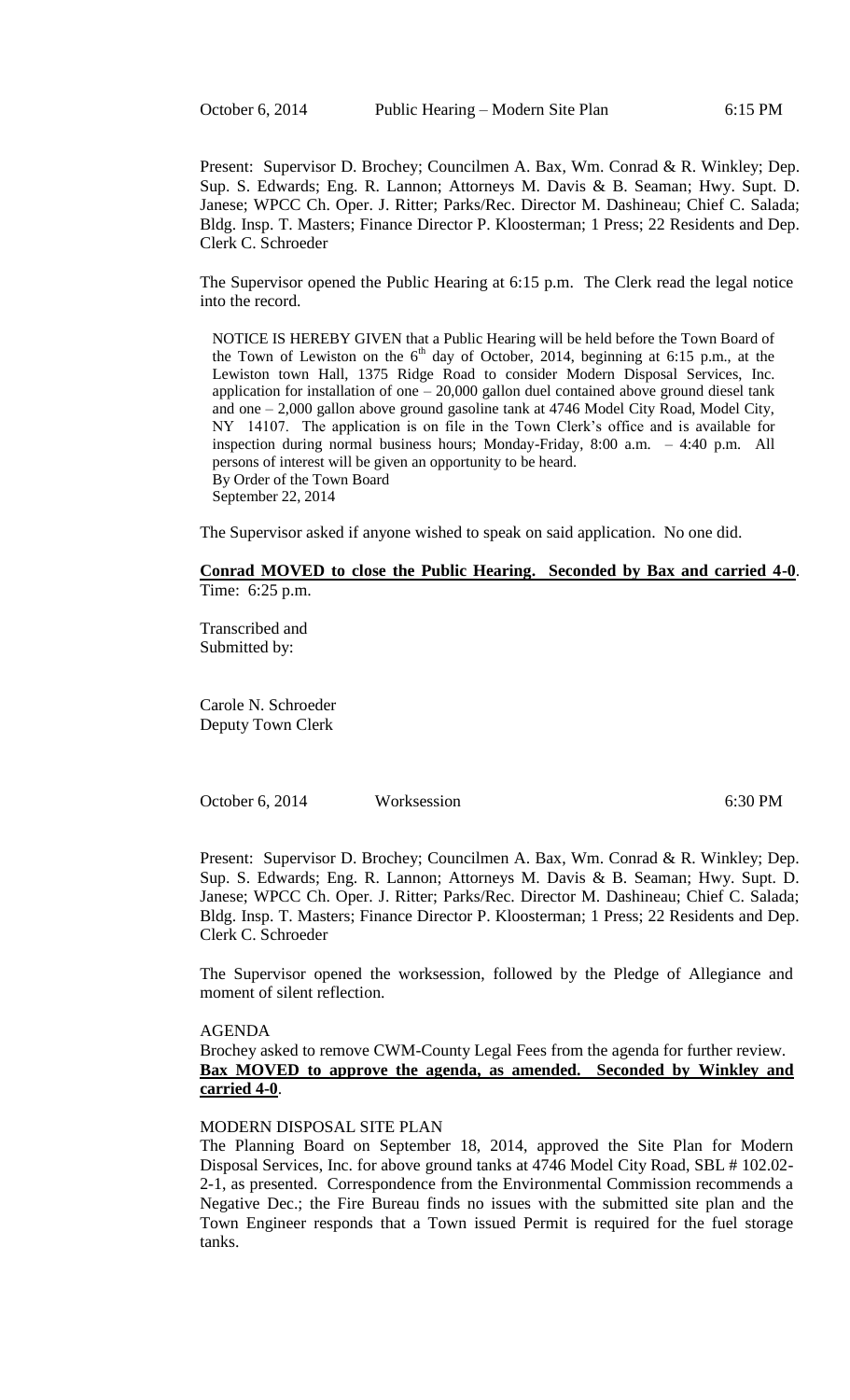**Conrad MOVED to declare a Neg. Dec. on Modern's Site Plan. Seconded by Bax and carried 3-0-1**. Winkley abstained.

### **Conrad MOVED to approve Modern's Site Plan on Model City Road. Seconded by Bax and carried 3-0-1**. Winkley abstained.

### MODERN DISPOSAL PERMIT

Atty. Davis said the Modern Corp. is seeking a local permit. They requested it earlier in the year with the new administration. We have some questions and we want some documentation to demonstrate compliance with the local landfilling law and Host Community Agreement. That documentation has been provided but it is voluminous and we are in the process of going thru it. Davis recommended tabling this matter to allow for additional review.

### **Bax MOVED to table the Modern Disposal permit issue. Seconded by Conrad and carried 4-0**.

#### ABSTRACT

**Conrad MOVED to approve the Regular Abstract of Claims Numbered 2965 to 3212 and recommended payment in the amount of \$234,734.98, plus a post audit of \$145,236.49. Seconded by Bax and carried 4-0**.

### MINUTES

**Bax MOVED to approve the minutes of 7/21/14 (Worksession). Seconded by Conrad and carried 3-0-1**. Winkley abstained.

## **Bax MOVED to approve the minutes of 8/11/14 (Worksession). Seconded by Winkley and carried 4-0**.

# OAK RUN SUBD RE-CONFIGURATION

The Planning Board, on August 21, 2014, reviewed the proposed re-configuration of the Oak Run Subdivision. The Planning Board made a motion that the change from Townowned green space to privately-owned green space was not a substantial change to the original subdivision approval. The Planning Board recommends approval of the change to privately-owned green space as per the approximate layout of the attached drawing to relieve the Town of Lewiston of all liability with regards to the 15.7 acres of federal wetlands. In conversation with the Town Engineer they also are in agreement that this is not a substantial change to the Oak Run Subdivision.

Atty. Davis said it is not Town-owned Greenspace that was proposed to be given to the Town. This was a preliminary plat that was done in phases. We are at Phase 4… There was a conversation with the Developer and the Town advised him that we don't want that greenspace. He has agreed to tack that back on to the lot. It will be sold to whoever buys that lot. It will never come to the Town. Procedurally, we're fine. We're not getting rid of Town-owned public greenspace. We never had it. What I believe you have before you is the final plat for Phase 4. That needs approval and then can be filed with the County.

## **Winkley MOVED to approve the Final Plat for Phase 4 of the Oak Run Subdivision. Seconded by Bax and carried 4-0**.

#### GRASS CUTTING/2014 TAXES:

Conrad read a memo from the Building Inspector: Per the grass cutting law, I have had 59 different parcels cut in the Town. The total fee for the cuttings is \$6,853.25. There is also a \$100.00 administration fee per parcel, totaling \$5,900.00. I am requesting that the fee and administration fee be placed on the taxes for 2014.

# **Conrad MOVED for approval. Seconded by Bax and carried 4-0**.

#### REMOVAL OF CHIMNEY/ CREEK ROAD

Conrad said the property at 4924 Creek Road has been condemned and has a damaged chimney which poses a public safety hazard because it is in danger of collapsing.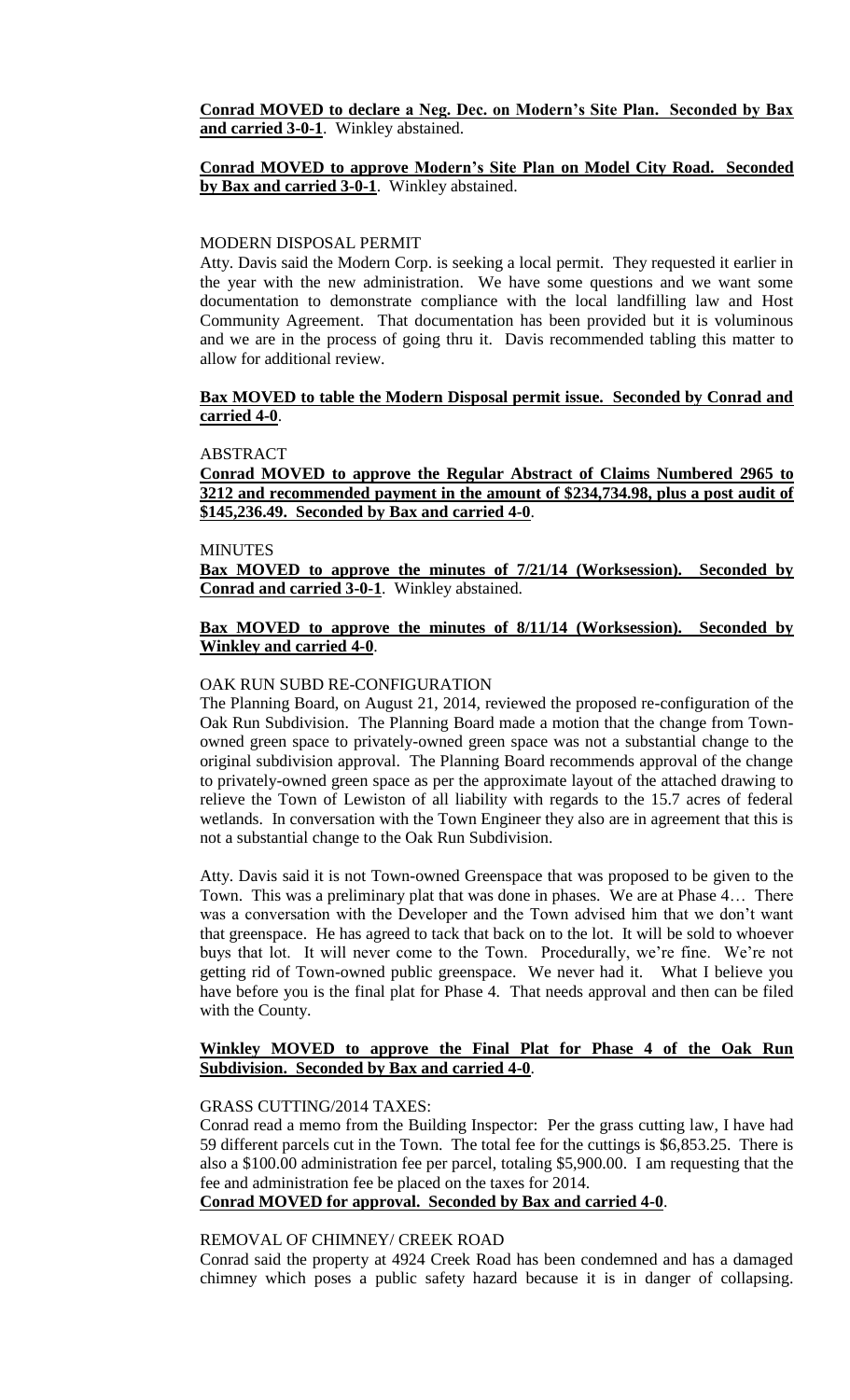Family members do not have the money to pay for the chimney's repair. The Town has three proposals from local contractors for the removal of the chimney and the securing of any resulting open spaces. The Building Department is requesting Town Board authority to choose a contractor to remove the chimney and secure the building; the Town would pay the fee upfront and be reimbursed by placing the charges on the owner's property taxes in accordance with own Code Section 360-209C, Unsafe Buildings.

## **Conrad MOVED to authorize the Building Inspector to move forward and secure a contract for removal of the chimney and securing the building. Seconded by Winkley and carried 4-0**.

#### REFUSE TAX

When working on the Tentative Budget, the Finance Director noted that the Town pays \$70 per household for refuse pickup. When the waste price index fell below 1, which is based on the tipping fees, that refuse tax should have been re-calculated. Kloosterman said the Town overpaid \$3,500 in 2013 and \$17,000 in 2014. He is looking for some direction on how to proceed going forward.

Atty. Davis said he would include this as part of the document review on the list of things they need to speak to Modern about.

### GREENWAY FUNDS

Kloosterman said they have gone before the Greenway Commission to allocate additional money for the Academy Park Ice Rink. Right now, the Town has \$450,000 a year allocated to Joseph Davis State Park capital projects. That would leave only \$60,000 in available funding for the ice rink. The Commission is looking for the Town to cancel the phases that have become stalled projects at JDSP. If we want to do something new we would have to go before the Commission again.

Kloosterman said he would like to keep \$100,000 of Greenway money for Phase I – JDSP Projects for the asbestos clean-up.

## **Winkley MOVED to withdraw its approved Greenway funding for the Joseph Davis State Park Phase I capital projects and retain \$100,000 of approved 2014 Greenway funding for JDSP Phase I capital projects, Seconded by Bax and carried 4-0**.

Regarding the asbestos clean-up, Eng. Lannon said they have some documents provided by the Finance Director. They are assembling what they have and will determine what they need to move forward to develop plans and specs for its abatement. Lannon said it is too preliminary to determine what the project would cost.

#### TENTATIVE BUDGET REVIEW

Kloosterman said he would address the 2015 Tentative Budget at the end of the meeting. He wants to give the Town Board a good understanding of what he and the Supervisor have put together.

COUNTY LEGAL FEES – CWM – This item was removed from the Agenda.

### HALLOWEEN HOURS

The Clerk asked the Board to designate official Halloween "Trick or Treat" hours as 4 PM to 7 PM, October 31, 2014 in the Town of Lewiston. **Winkley MOVED for approval. Seconded by Conrad and carried 4-0**.

### SEWER TAX EXEMPTION – TAMBURRINO

A request was made from Vincenette Tamburrino for forgiveness of the sewer tax on her water bill at 4704 Curtis Court North in the amount of \$156.00 due to a new pool liner being installed.

**Winkley MOVED for approval. Seconded by Conrad and carried 4-0**.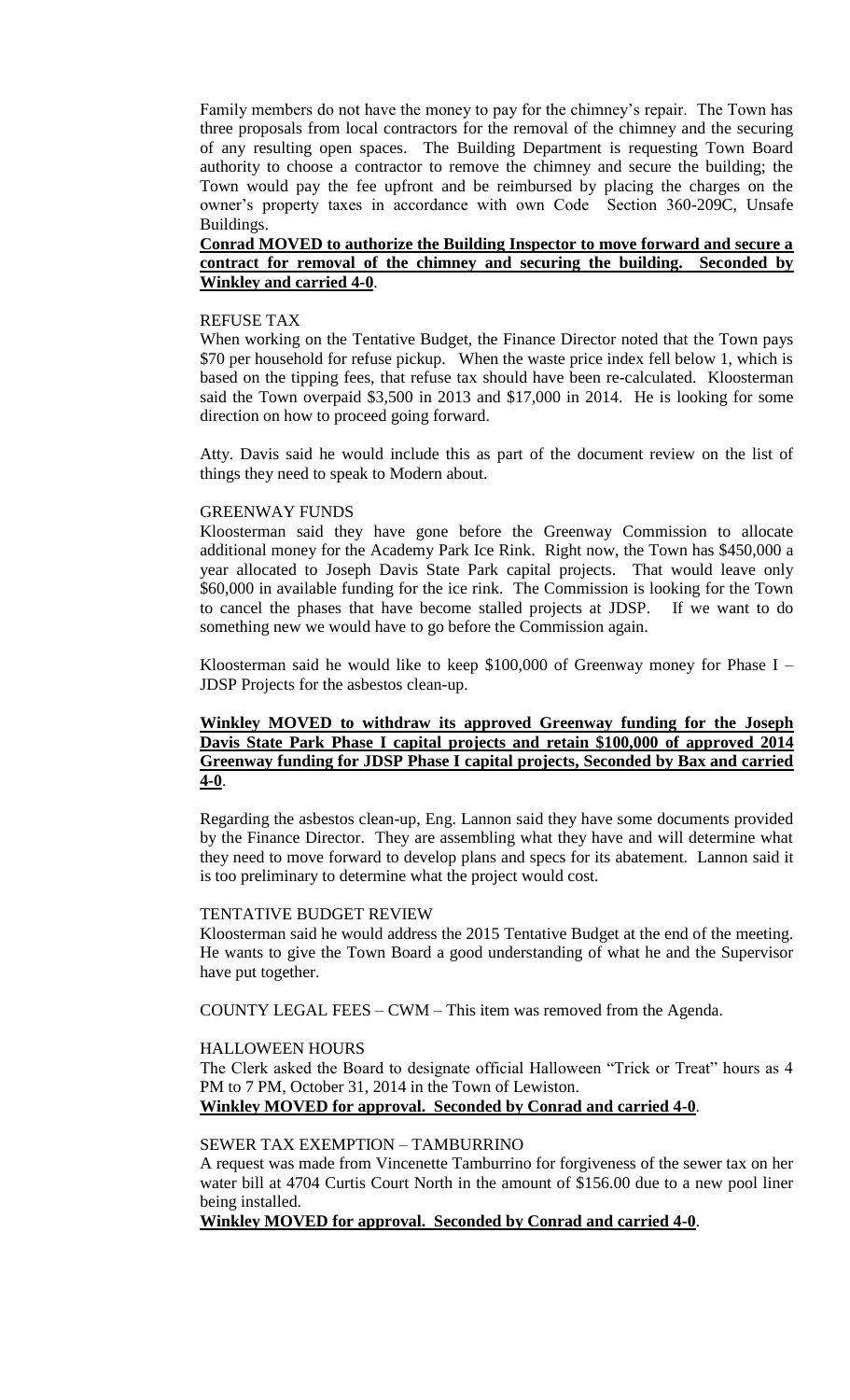### SEWER TAX EXEMPTION -- BEAUDRY

A request was made from Michaelyn Beaudry for a reduction in her water bill at 560 Morgan Drive in the amount of \$132.00 due to refilling the pool due to a rusted water valve that was repaired.

## **Winkley MOVED for approval. Seconded by Conrad and carried 4-0**.

### CONCRETE REPAIR – TOWN HALL

The Highway Supt. said he contacted a contractor to come in and fix the uneven concrete at the front entrance to Town Hall. The contractor came in and hydraulically jacked up the concrete. This work was done on a Sunday and took 4 ½ hours. Janese said the concrete was put back into place. There are no cracks or dings or disruption as far as being able to get in and out of the building.

### COMFORT STATION SEWER UPDATE

The Administrator of the WWTP estimated it would cost \$10,000 to finish that job. They would have to burrow underneath Lower River Road. They would have to find out if they would need to do some special road crossings. Ritter said it would be a good time to tie-in the outfall building with a grinder pump because it has a bathroom in it. It would cost \$5,000 for the grinder pump and about \$1,000 for the tank and another \$1,000 for the electrical hook-up. Ritter said there is also a water line leak there that would have to be repaired before they do anything.

Brochey: I know there have been discussions about the safety issues in that area. What is your opinion on that?

Ritter: I think there are some good bathrooms over by the baseball diamonds. There are cameras, security and lights. That is only about 500 yards away. I would probably open the bathrooms there instead of the comfort station. I just think there will probably be a lot of vandalism.

Bax: So is it an option to close it off? Is that what you are suggesting?

Ritter: We did spend a lot of money on it already. It is nothing but a big closet now that has a finished bathroom inside.

Kloosterman said this is still an open Greenway project. We would have to request an additional \$10,000 in funding to finalize the project.

Bax asked if they could add additional lighting and security measures in with the greenway proposal. Kloosterman did not see why they couldn't.

## **Bax MOVED to table this matter to include these security items. Seconded by Winkley and carried 4-0**.

#### ASBESTOS ABATEMENT

Brochey said this item will be tabled until the Engineer provides some numbers for clean-up.

### PERSONNEL

The Town Board received notice from Joan B. Stephens that she will be retiring from the Town of Lewiston effective November 29, 2014.

## **Bax MOVED to accept the notice from Joan B. Stephens, with regret. Seconded by Winkley and carried 4-0**.

## **Winkley MOVED to explore consolidating the Receiver's position with that of the Town Clerk for a cost savings potential. Seconded by Bax and carried 4-0**.

#### TOWER

The Supervisor said he and Councilman Conrad were in attendance at a meeting held at the Town Hall regarding the tower on Upper Mountain Road. Brochey said Niagara County is looking at other options.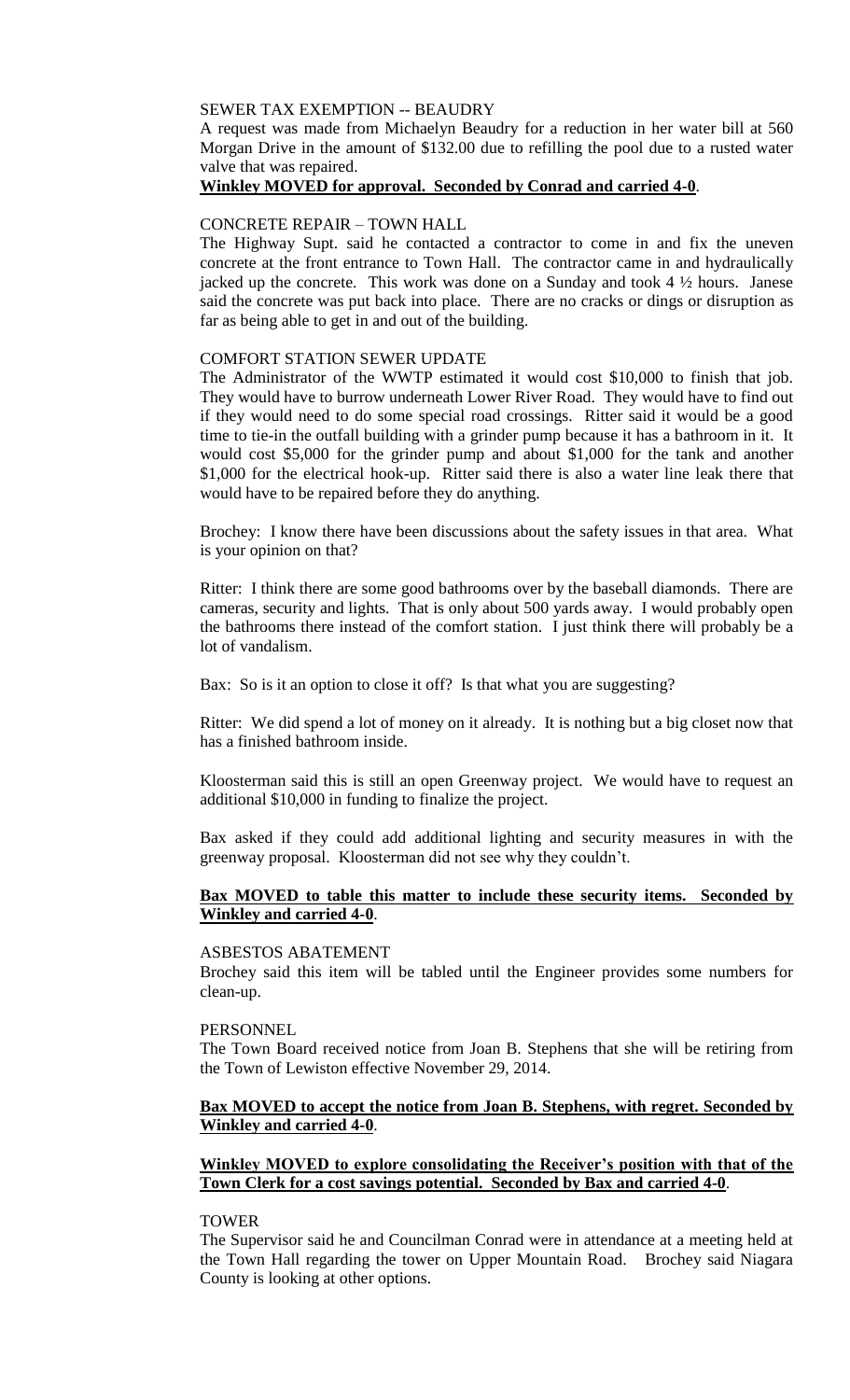Atty. Davis said the Town issued a Stop Work-Order and issued some violations out of the Building Department. We are monitoring it. The ball is in the County's court following that meeting to find an alternate site. Davis said he has sent a letter to the County's outside counsel advising him that time is of the essence and that something should be done quickly. Davis said he would follow up with that do see what's been done in the last seven days.

### SUPERVISOR'S CITIZENS COMMITTEE

The Supervisor said he formed a committee a few months back with residents to work on some issues thru-out the Town and Village of Lewiston. These residents include Dep. Sup. Sean Edwards, Al Soluri, Nardene Bradt, Terri Mudd, Carol Brandon and Paulette Glasgow.

Some of the issues discussed were:

- 1) Village of Lewiston: Re-surfacing the basketball court at the Village Municipal Center and the possibility of pavers at Academy Park.
- 2) Hamlet of Sanborn: Sidewalks along Elm and Tallman streets; Electronic Community Sign.
- 3) Town of Lewiston: Completion of Lower River Road Comfort Station; Update phone system; and roof repair at the WPCC.

#### JAZZ FESTIVAL

The Supervisor received a call from Carol Calato. They are working on the music and lyrics for a "Lewiston" song. Eventually they want a photo-op with the Town Board.

## RIVER ROAD WATERLINE REPAIR

Brochey said he received a call from resident at 4758 Lower River Road asking for reimbursement of \$1,659.74 for repair of his water line. His water pressure was low. The Water Department inspected his home and found a couple of leaks on his property. The owner called WH Bryk & Sons who replaced the water line. At the same time, the Water Dept. found a leak across the street that they worked on. The homeowner now believes his low pressure was a result of the water leak across the street. The homeowner is seeking reimbursement from the Town for the repair.

Bax said he can't see the theory of liability. The Town corrected a problem on the other side of the street that may have provided him a benefit. The timing of his own repair and the expense that he incurred seems like his responsibility. I think we are unable to do anything unless new facts are presented to us that show us the Town is actually liable.

Before adjourning, the Highway Supt. asked about the purchase of two vehicles. Brochey said he spoke to the Finance Director and that he authorized the purchases.

Lastly, Janese wanted to make the Board aware of the passing of Mark Cantara after a lengthy illness. Mark was a 25-year employee of the Highway Department.

The Supervisor read the following announcement: The Friends of the Lewiston Library are hosting a friendly gathering on Wednesday October 22 from 5-8 PM with prizes, hor dourves and wine tasting at the library on South  $8<sup>th</sup>$  Street. Cost is \$10.00 for advanced sale tickets and \$15.00 at the door. All are welcome.

The 2015 Tentative Budget was then presented to the council and reviewed in detail.

Those present were: Sup. Brochey, Town Council Bax, Conrad and Winkley; Finance Director Kloosterman; Bldg. Insp. Masters; Chief Salada; Rec. Dir. Dashineau; Hwy. Supt. Janese; 1 Press; 2 Residents and Dep. Clerk C. Schroeder

The Finance Director provided a summary of the budget and main points that were discussed: